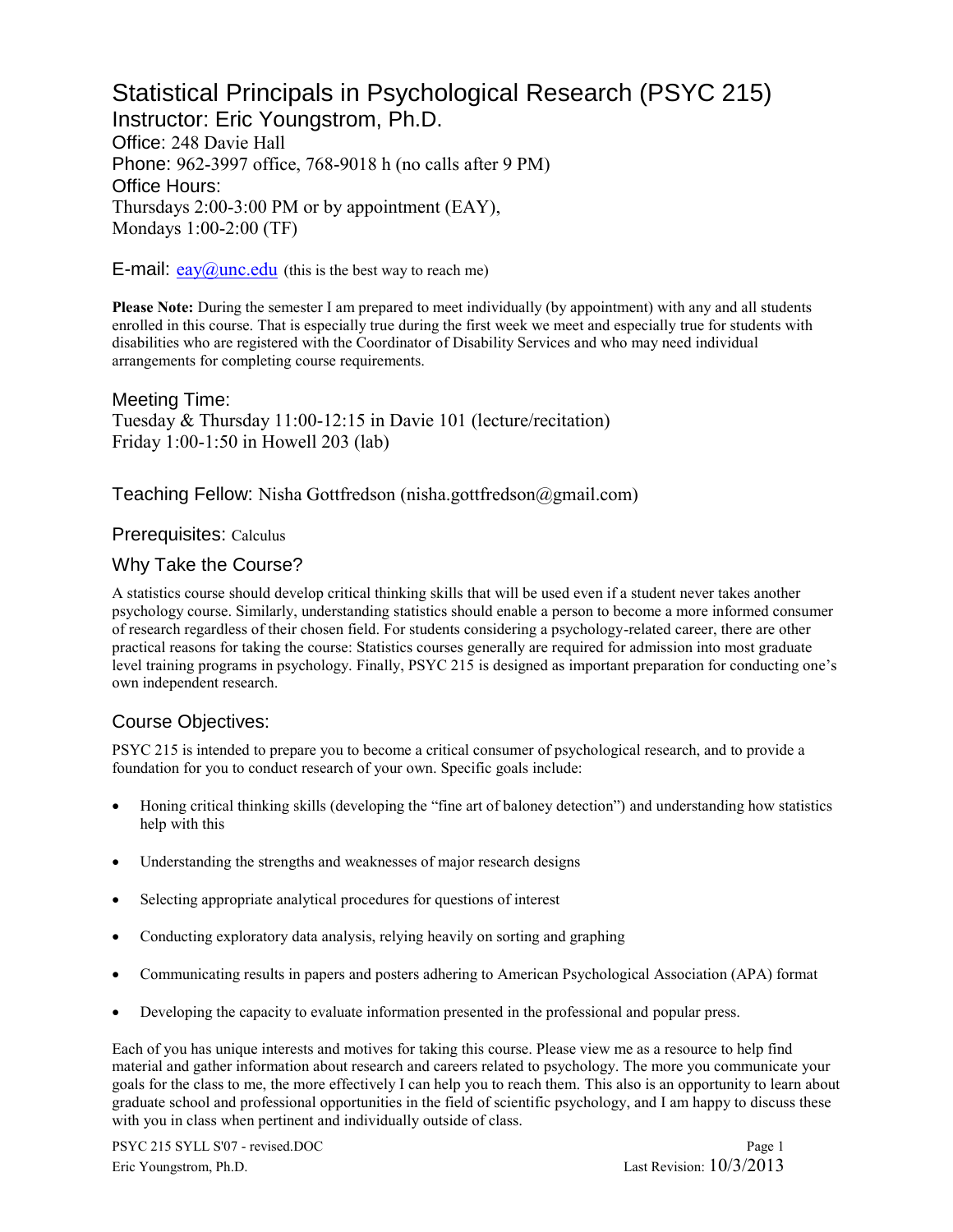## Grading:

Two projects will each count for 25% of the grade; homework assignments will count for 25%, quizzes on the readings for 15%, and class participation (including attendance) for 10%. Midterm grades on class participation will be posted for reference. The lowest quiz grade (including a zero for a missed class containing a quiz) will be excluded from calculation of the final quiz average. **There will not be any make-up quizzes.**

Radish Project and Poster (25%): One project will involve conducting a "between subjects" design experiment, using radishes as participants. Why use radish plants in a psychology class? They grow quickly enough to produce measurable results within a few weeks, and radishes also do not present the ethical concerns that are inherent in research with animal and human participants. Interestingly, the statistical techniques you will probably use to analyze the results initially were developed for agricultural research. Students will develop the experiment, conduct the research, enter data, perform statistical analyses, and present the findings in a poster format. Student projects may also be combined for a demonstration of "meta-analysis," a way of integrating results from multiple studies, at the end of the semester.

Survey Project and Paper (25%): The other project will focus on correlational research using survey data. Students will develop a questionnaire in class, apply for approval to use the questionnaire with human subjects, and gather data from students enrolled in another psychology course. Students will develop research questions, enter the data, analyze them, and write up their findings following APA  $5<sup>th</sup>$  edition style guidelines. Both the manuscript and the poster will be completed in modules over the course of the semester. The instructor and teaching assistant will provide written feedback about each module of the project, but will not assign grades until the project is completed. Students will also peer review the manuscript and posters.

If students are dissatisfied with the evaluation of their performance on the survey project, then they have an opportunity to "revise and resubmit" the project. Such revision will involve making the suggested changes, and including a detailed cover letter specifying where and how the changes were made in the manuscript or presentation.

Class participation (10%) includes asking questions during meetings as well as answering them, and unsolicited contributions to the Blackboard listserv also count. For many students, listservs provide a forum for participation that is less threatening than public speaking. Please be courteous, respectful, and supportive in your discussions in class and on the listserv. Regular attendance is expected. At the same time, attendance without active participation will not earn better than a grade of "C-" (70 points) for participation.

Feedback about Grades: Scores on assignments, homework, and quizzes will be entered in the gradebook in Blackboard. You will be able to check your scores using your Blackboard account at any time that you have access to CWRU Net. *Please note that Blackboard cannot weight the different components of your grade, and it will not drop your lowest quiz grade.* If you would like to know your current grade at any point during the semester, please send me e-mail or ask after class. I will be happy to provide you feedback within two business days of any such request (provided that I have Internet access, which may not be the case on days that I am traveling).

Important: Students wishing for re-evaluation of their grades on an assignment must request this within two weeks of receiving the initial grade. Last day to drop a class is Wednesday January  $24<sup>th</sup>$ ,  $2007$ .

## Experiential Learning:

This class is being taught using experiential learning, with great emphasis on applying the concepts to your own projects instead of memorizing for exams. The class is more work as a result, but hopefully the concepts will be more meaningful and memorable. You also will learn a set of skills that will be helpful in deciding if you want to pursue graduate education or a career in the social sciences.

#### Writing Intensive:

This course fulfills the "writing intensive" criteria. Over the course of the semester, each student will produce a paper that typically is more than 10 pages in length, following the APA  $5<sup>th</sup>$  Edition style guidelines.

## Attendance and Late Assignments:

Failure to attend regularly will affect one's grade for class participation. Also, many of the class projects will be collaborative or require that everyone share data. It is expected that assignments and data will be submitted on time even when scheduling conflicts preclude attendance. Please use e-mail or arrange for delivery of the needed material as a courtesy to the rest of the class. Because of the critical nature of timeliness, late assignments will be lowered by one full grade (10%) for each day late until they are received by the instructor (and the students who need to peer review the project, if peer review is involved). The penalty continues to accrue over weekends. For example, sliding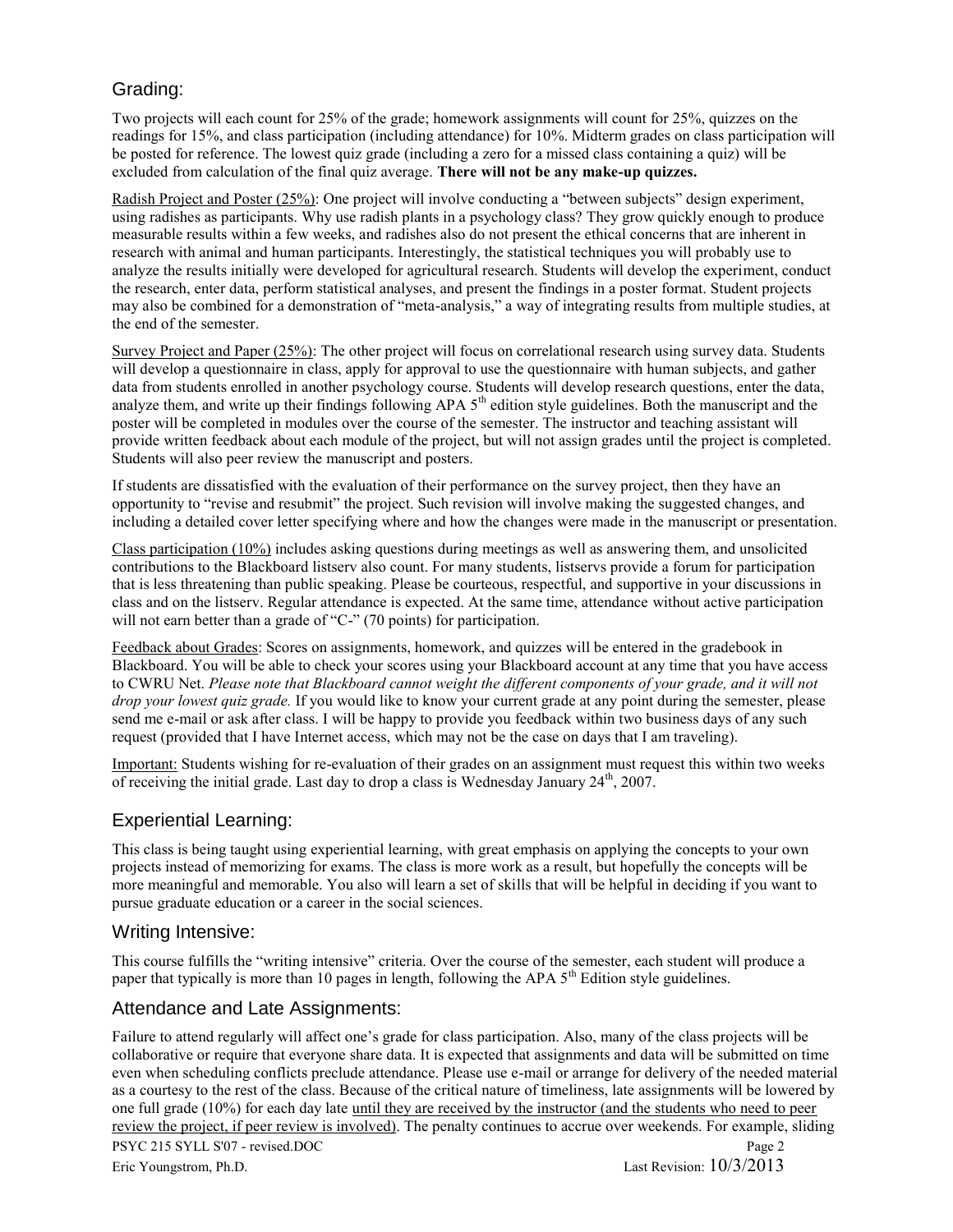something under the office door on Friday night that was due in class Thursday would probably get marked down 40%: 10% for Friday, Saturday, Sunday, and Monday (when it would be received by the instructor). Do not attempt to deliver things to me at home – use e-mail instead. I will check email daily. In the event of an email service failure or delay, it remains your responsibility to get materials to the instructor and reviewers on time.

#### Academic Honesty:

The content and goals of the course will expose you to many sources of information, including reference books, journal articles, computer databases, WWW sites, and handouts. Many of these are intended to become resources on which you can rely in other courses and after graduation. By the same token, your fellow students are colleagues with whom you are expected to share materials and discuss ideas. My intention is to foster a collegial atmosphere that promotes critical thinking and reflection about course topics. Given this goal, I will be more impressed by cooperation and discussion than competition.

At the same time, work on assignments should be entirely your own. Information derived from other sources must be appropriately documented; failure to cite the source constitutes plagiarism. Plagiarism is a serious offense in the UNC honor code, and it is an offense that can end research careers when committed by scientists. Please contact me if you have any questions about how to appropriately credit other sources of information.

#### Assigned Readings:

Students are responsible for obtaining the text, available at the university bookstore. Copies of some of the required readings also will be available for download and printing from the class web site.

#### Required Texts:

Pagano, R. R. (2007). *Understanding Statistics in the Behavioral Sciences* (8th Edition). New York: Wadsworth.

#### Suggested Texts:

American Psychological Association. (2001). *Publication manual of the American Psychological Association* (5th ed.). Washington, DC: American Psychological Association.

Follette, W.C., & Pagano, R.R. (2007). *Study Guide for Understanding Statistics, 8th Ed.* New York: Wadsworth.

Jager, R.M. *Statistics as a Spectator Sport.* Newbury Park, CA: Sage.

#### Other Readings (on Blackboard):

- Joswick, K. E. (1999). Getting the most from PsycLIT: Recommendations for searching. In M. E. Ware & C. L. Brewer (Eds.), *Handbook for teaching statistics and research methods* (pp. 162-166). Mahwah, NJ: Lawrence Erlbaum & Associates.
- Kazdin, A. E. (1995). Preparing and evaluating research reports. *Psychological Assessment, 7*, 228-237.
- Sagan, C. (1995). The fine art of baloney detection, *The demon-haunted world: Science as a candle in the dark* (pp. 201-218). New York: Random House.
- Tversky, A., & Kahneman, D. (1993). Belief in the law of small numbers. In G. Keren & C. Lewis (Eds.), *A handbook for data analysis in the behavioral sciences: Methodological issues* (pp. 341-349). Hillsdale, NJ: Lawrence Erlbaum and Associates.
- Welch, A. A., & Waehler, C. A. (1999). Preferences about APA poster presentations. In M. E. Ware & C. L. Brewer (Eds.), *Handbook for teaching statistics and research methods* (pp. 282-284). Mahwah, NJ: Lawrence Erlbaum & Associates.

Readings should be completed before the class on the date for which they are listed. There will be unscheduled quizzes on the readings, and discussions will assume that people have read the material.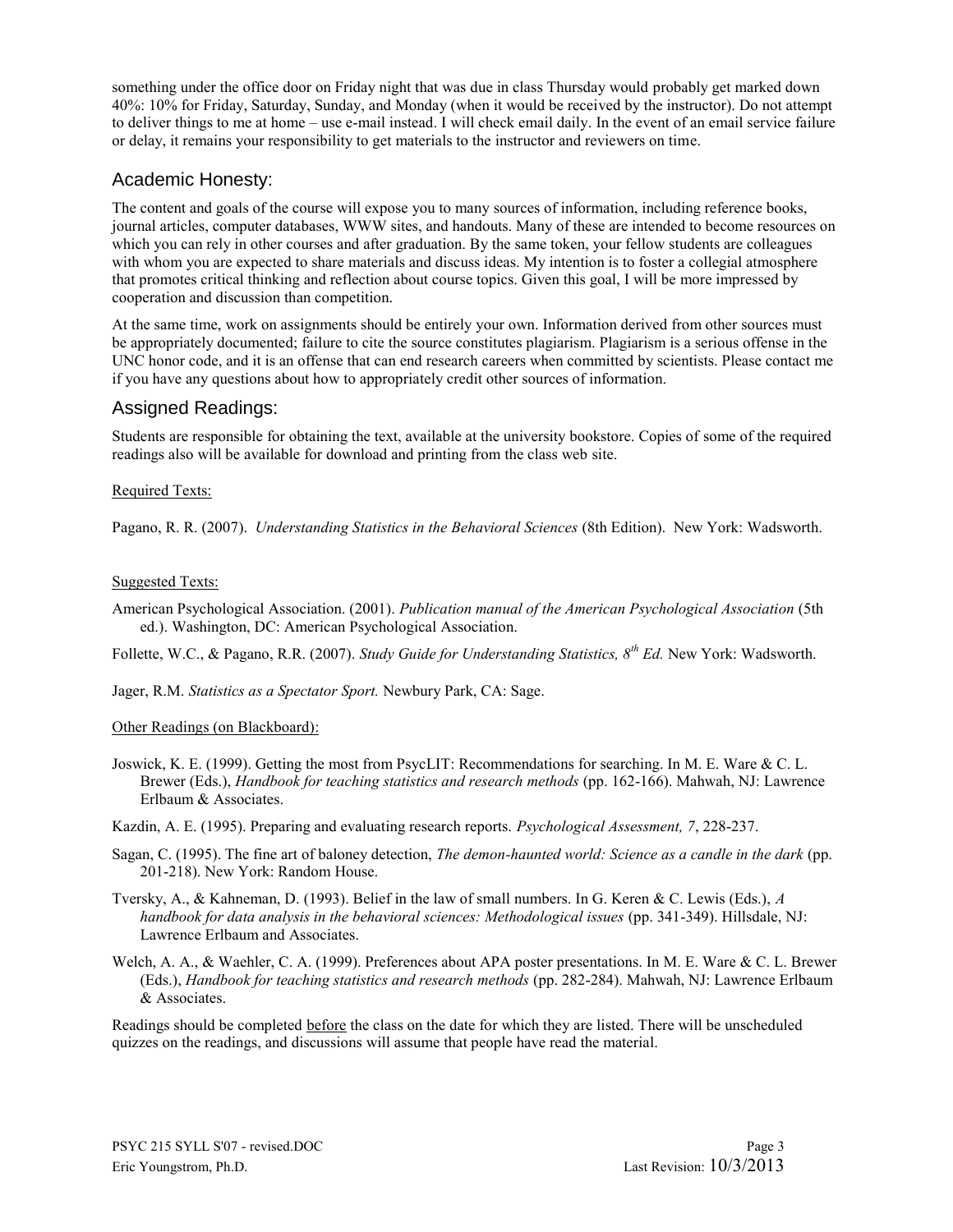### Materials:

1. SPSS 14.0 (Statistical software)

\$36 on ONECARD, available at Software Acquisition Office, Undergraduate Library Rm 033, Order online from [www.unc.edu/atn/software](http://www.unc.edu/atn/software) (link on right "Student Ordering") before pickup.

- 2. You will need a scientific calculator for this course. Please bring it to both recitation and lab.
- 3. Everyone will purchase radish seeds, dirt, and materials to make a poster. These typically cost less than \$15 per student, but costs can vary.

#### Electronic Resources:

The course utilizes three major sources of multimedia materials. The first is a web page developed by the instructor using the Blackboard resources at UNC. The URL to access the course page is: http://blackboard.unc.edu. You will be asked for your login ID (same as your ONYEN) and password. Then select PSYC 215 from the list of courses in which you are enrolled.

The second resource is the SPSS statistical software. Students MUST have access to a copy of SPSS in order to complete the assignments. There are several options here:

- You can locate and use a licensed copy of SPSS at a computer lab.
- You can purchase a license to use.
- You can purchase the "graduate student version" at the University Bookstore for approximately \$200. This software would not have an expiration date, and you could continue to use it after the course ended. I do not recommend this option unless you are sure that you will use the software again after you leave UNC, and possibly not even then.
- You can attempt to locate and purchase another version of SPSS on your own (via e-bay, etc.). The course will be taught using version 14.0 or later of SPSS. If you elect to purchase or use an older version of SPSS, there may be minor differences in the format of menus (but version 9 or later will generally have a similar "look and feel" to what will be used in class)

The third resource is the web page developed by the textbook authors and publisher to provide additional supporting materials. The URL for this page is: <http://www.thomsonedu.com/psychology/pagano>. Then click on the links for Student, and then Companion Site.

Please note that the course includes much content not covered in the textbook, and therefore not reflected on the textbook website. Such material may only be available through the assigned readings and class lecture and discussion.

Class Listserv: <http://blackboard.unc.edu/index.html>. Log in, select PSYC 215, and send email to "All Users." The listserv is intended to promote discussion about readings, lectures, and general topics related to psychological research methodology. The list also is a forum for asking questions and getting clarification about course assignments, as well as helping coordinate the use of course materials. Any mail sent to this list is automatically forwarded to all list members. Subscribing to the list is a course requirement; posting to the list is voluntary. I recommend checking your e-mail at least once in between classes, so that you can benefit from other people's questions about assignments, exams, etc. The list is also a venue for participation by students who feel uncomfortable asking questions or making comments during class.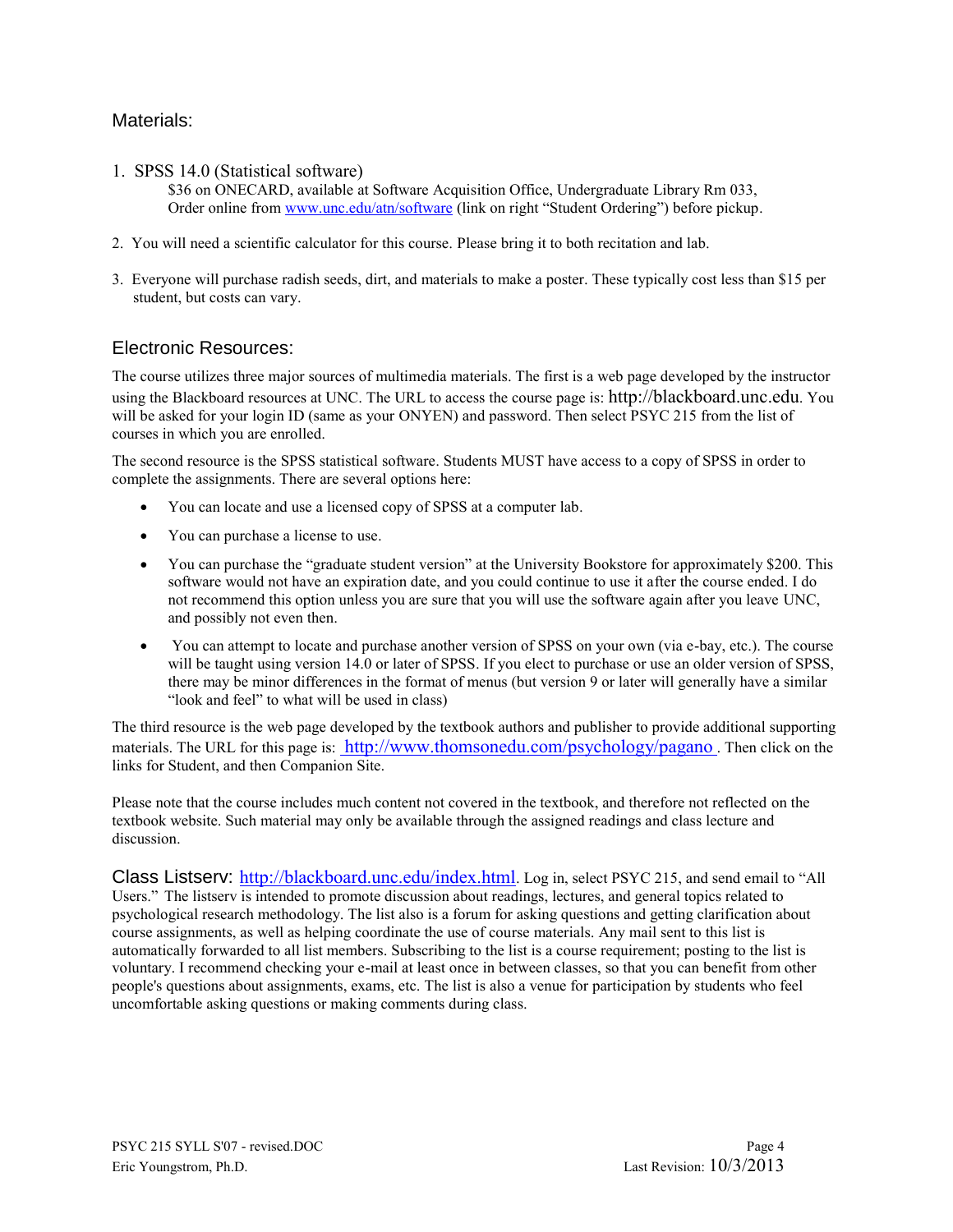## Course Schedule:

| Tr 1/11          | Class Exercises: Introductions, review course requirements & goals                                                                       |
|------------------|------------------------------------------------------------------------------------------------------------------------------------------|
|                  | Assignments: Install SPSS on your computer, or arrange for regular access to computer with                                               |
|                  | SPSS version 14 or later                                                                                                                 |
| F1/12            | Telepathy Assignment: Develop hypothesis and tests<br>Lab                                                                                |
|                  |                                                                                                                                          |
| Tu 1/16          | <b>Critical Thinking &amp; Descriptive Statistics</b>                                                                                    |
|                  | Reading: Skim Chapters 1 & 2 of Pagano                                                                                                   |
|                  | The Fine Art of Baloney Detection (Sagan, 1995; 18 pages).                                                                               |
|                  | $\Box$ First Homework Due (always in class, unless otherwise noted): Telepathy hypothesis and tests                                      |
|                  | Discuss survey and question development<br><b>Frequency Distributions</b>                                                                |
| Tr 1/18          | Reading: Pagano Chapter 3                                                                                                                |
| F1/19            | Lab - Data Entry                                                                                                                         |
|                  | $\Box$ Due: Finish taking survey, bring to lab for data entry                                                                            |
| Tu 1/23          | <b>Central Tendency and Variability</b>                                                                                                  |
|                  | Pagano Ch. 4                                                                                                                             |
|                  | Handout: APA Style Checklist (discuss APA format)                                                                                        |
|                  | Class Exercises: Pretest on height, alertness; manipulation; post-test; also review & finalize                                           |
|                  | survey                                                                                                                                   |
| Tr $1/25$        | <b>Normal Distribution, Z-Scores</b>                                                                                                     |
|                  | Reading: Pagano Ch. 5                                                                                                                    |
|                  | Class Exercises: Lecture on reliability (examples: Height, alertness)<br>Start writing Title Page & Methods Section - Follow APA format! |
|                  | Lab                                                                                                                                      |
| F1/26            |                                                                                                                                          |
| Tu 1/30          | <b>Exploratory Data Analysis (EDA); Probability</b>                                                                                      |
|                  | Reading: Kazdin, 1995; Pagano Ch. 8                                                                                                      |
|                  | Assignment: Graphical interpretation exercise                                                                                            |
|                  | $\Box$ Due: Methods Section (including sample descriptives), Title Page                                                                  |
| Tr 2/1           | More EDA - Graphical Interpretations; Correlation                                                                                        |
|                  | Reading: Pagano Chapter 6                                                                                                                |
|                  | $\Box$ Due: Graphical interpretation exercise                                                                                            |
|                  | Hand out radish assignment                                                                                                               |
|                  | Assignment: Develop radish manipulation and hypotheses, start thinking about seeds $\&$ dirt                                             |
|                  | Assignment #2 (longer term): Survey hypotheses and analyses<br>Lab                                                                       |
| F <sub>2/2</sub> |                                                                                                                                          |
| Tu $2/6$         | Chi-squared, Nonparametric tests                                                                                                         |
|                  | Reading: Pagano Ch. 18                                                                                                                   |
|                  | Hand out: SPSS data file containing survey results will be available on Blackboard web site                                              |
|                  | □ Due: Radish experiment design (Method, including materials and procedure) and hypotheses                                               |
| Tr $2/8$         | <b>Hypothesis Testing</b><br>Reading: Pagano Ch. 10                                                                                      |
|                  | □ Due: Radish materials must be obtained (will allow time at end of class for exchange)                                                  |
| F2/9             | Lab                                                                                                                                      |
|                  |                                                                                                                                          |
| Tu $2/13*$       | No lab this week; class meets Tr & Fri                                                                                                   |
|                  | <b>Sampling Distribution &amp; Z-test</b>                                                                                                |
| Tr 2/15          | □ Due: RADISHES MUST BE PLANTED TODAY! (if not sooner)                                                                                   |
|                  | Reading: Pagano Ch. 12                                                                                                                   |
| $F$ 2/16         | <b>T-test, Single Sample</b>                                                                                                             |
|                  | Reading: Pagano Ch. 13                                                                                                                   |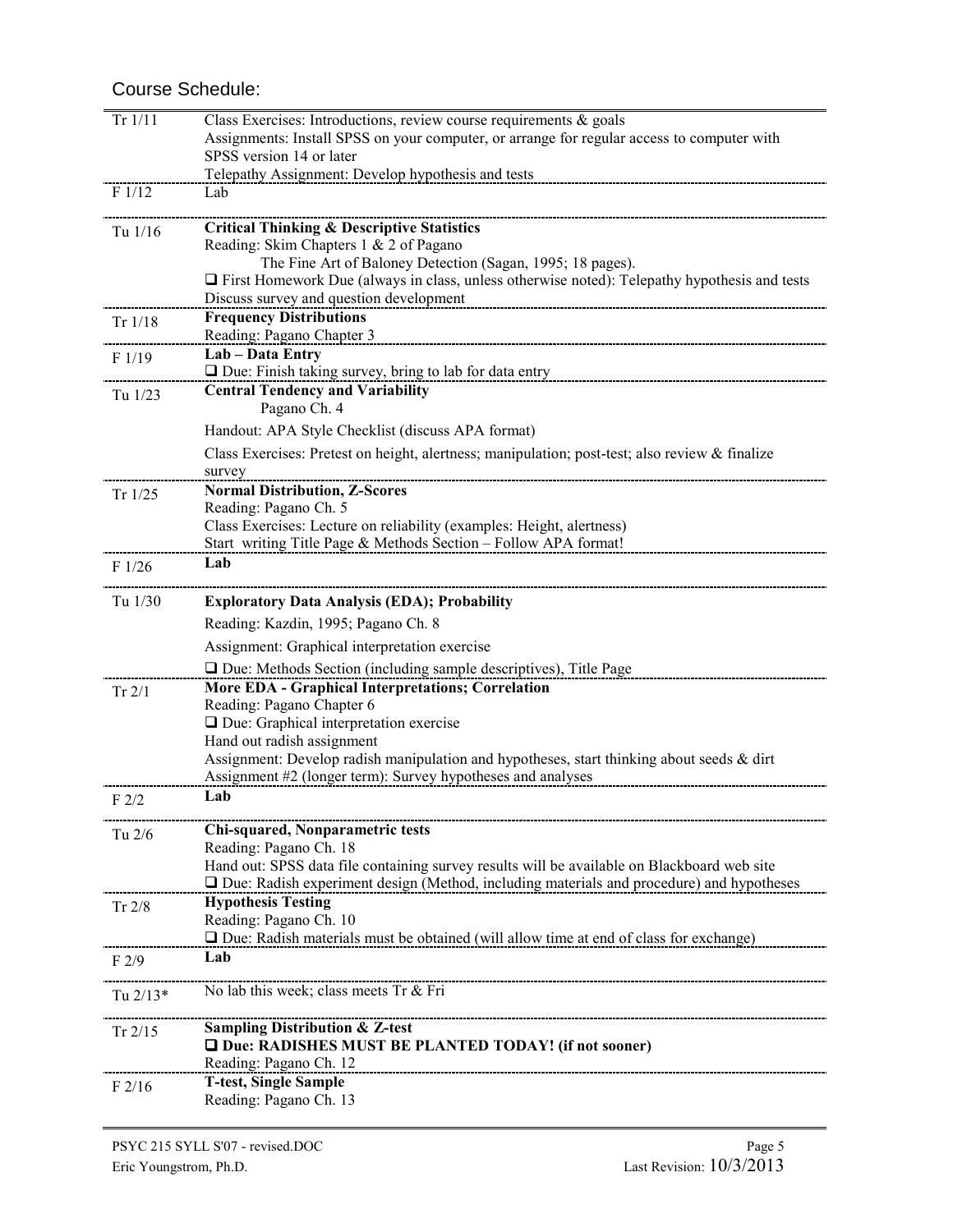| Tu 2/20    | T-test, 2 group                                                                                         |
|------------|---------------------------------------------------------------------------------------------------------|
|            | Reading: Pagano Ch. 14                                                                                  |
| Tr $2/22$  | □ Due: Reference list for Survey Project<br>T-test, paired                                              |
|            | Reading: Joswick, 1999 (5 pages)                                                                        |
|            | Reading: Kazdin, 1995 (10 pages)                                                                        |
|            | $\Box$ Due: Lit review & abstract                                                                       |
| F2/23      | Lab                                                                                                     |
| Tu 2/27    | <b>ANOVA</b>                                                                                            |
|            | Reading: Pagano Ch. 15                                                                                  |
| Tr 3/1     | <b>Post Hoc Tests</b>                                                                                   |
|            | Reading: Pagano Ch. 16<br>$\Box$ Due: Survey analyses (SPSS output and statement of hypotheses)         |
| F3/2       | Lab                                                                                                     |
|            |                                                                                                         |
| Tu 3/6     | <b>Factorial ANOVA</b>                                                                                  |
|            | Reading: Pagano Ch. 17                                                                                  |
| Tr 3/8     | <b>Review</b>                                                                                           |
|            | $\Box$ Due: Radish update                                                                               |
|            | □ Due: Results section and tables for Survey Project                                                    |
| F3/9       | No lab                                                                                                  |
| Tu 3/13    | Spring Break! No Class                                                                                  |
|            | Spring Break! No Class                                                                                  |
| Tr $3/15$  |                                                                                                         |
| F3/16      | Spring Break! No lab!                                                                                   |
| Tu 3/20*   | LAB Meets at Davie 101 at $11:00$ – Final Q & A for Survey Papers                                       |
|            | $\Box$ Due: Final Paper for Survey Project at 11:00 in Davie 101                                        |
| $Tr 3/22*$ | Peer review assignments given                                                                           |
| F3/23      | Lab                                                                                                     |
|            |                                                                                                         |
| Tu 3/27    | Power                                                                                                   |
|            | Reading: Pagano, Ch. 11; Welch & Waehler, 1999 (3 pages)                                                |
|            | Hand out criteria for poster presentation                                                               |
|            | Assignment: Download G*Power Software from<br>http://www.psycho.uni-duesseldorf.de/aap/projects/gpower/ |
|            | Due: Radish Data Entry (send data file via email or floppy)                                             |
| Tr $3/29$  | <b>Effect Sizes, Confidence Intervals</b>                                                               |
|            | Reading: Tversky & Kahneman                                                                             |
|            | □ Due: Reviews of student papers on Survey Project                                                      |
|            | $\Box$ Due: Power assignment                                                                            |
| F 3/30     | Lab                                                                                                     |
| Tu $4/3$   | Regression                                                                                              |
|            | Reading: Pagano Ch. 7                                                                                   |
|            | $\Box$ Due: Rough draft of poster (handouts format, 3 slides per page)                                  |
| Tr $4/5$   | <b>Multiple Regression</b>                                                                              |
|            | Reading: (Pagano Ch. 7, again)                                                                          |
|            | □ Due: Radish Analyses output                                                                           |
| $F\,4/6$   | Lab                                                                                                     |
| Tu 4/10    | Review of Decision-Making about Test Selection                                                          |